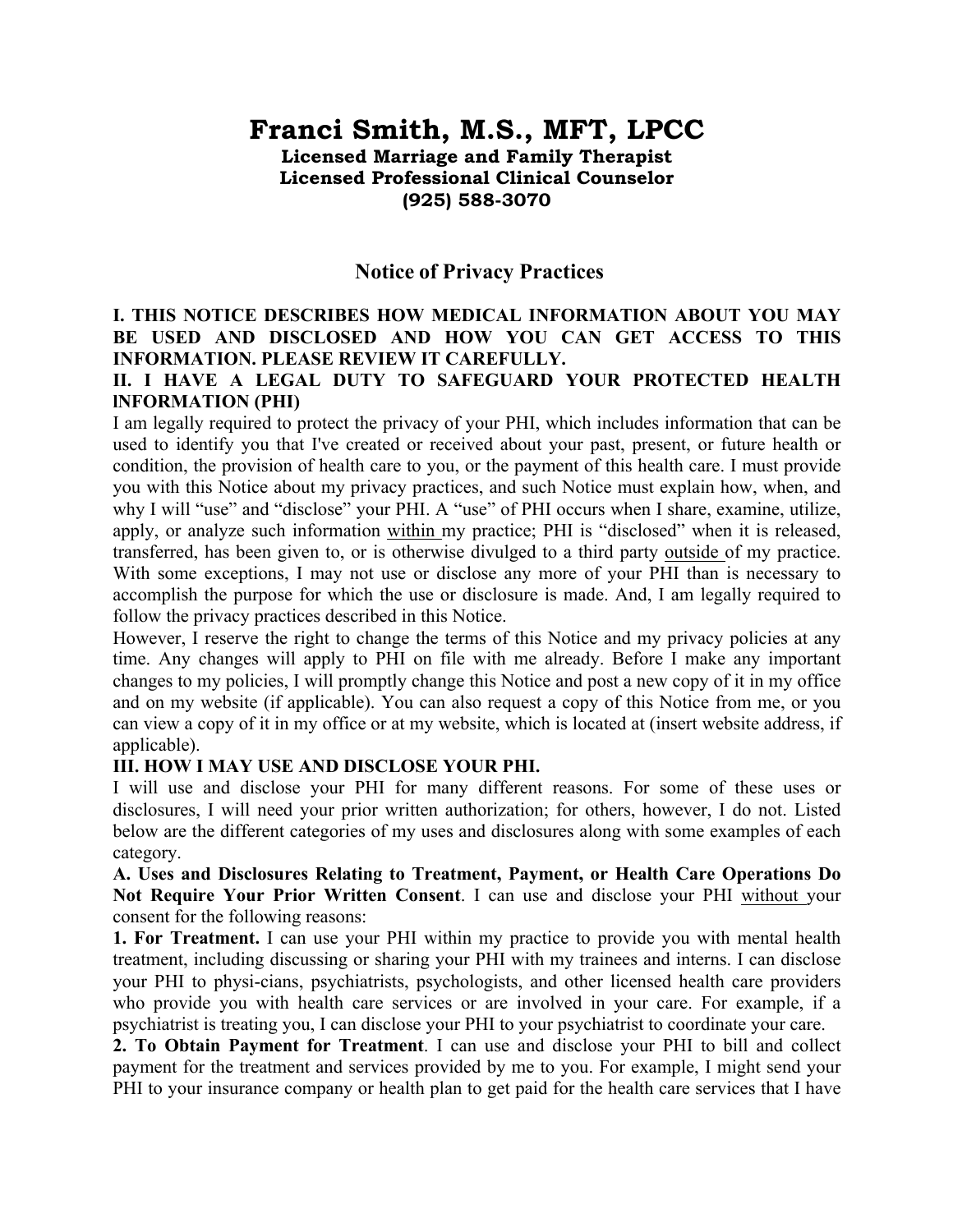provided to you. I may also provide your PHI to my business associates, such as billing companies, claims processing companies, and others that process my health care claims.

**3. For Health Care Operations**. I can use and disclose your PHI to operate my practice. For example, I might use your PHI to evaluate the quality of health care services that you received or to evaluate the performance of the health care professionals who provided such services to you. I may also provide your PHI to my accountant, attorney, consultants, or others to further my health care operations.

**4. Patient Incapacitation or Emergency.** I may also disclose your PHI to others without your consent if you are incapacitated or if an emergency exists. For example, your consent isn't required if you need emergency treatment, as long as I try to get your consent after treatment is rendered, or if I try to get your consent but you are unable to communicate with me (for example, if you are unconscious or in severe pain) and I think that you would consent to such treatment if you were able to do so.

**B. Certain Other Uses and Disclosures Also Do Not Require Your Consent or Authorization**. I can use and disclose your PHI without your consent or authorization for the following reasons:

1. When federal, state, or local laws require disclosure. For example, I may have to make a disclosure to applicable governmental officials when a law requires me to report information to government agencies and law enforcement personnel about victims of abuse or neglect.

2. When judicial or administrative proceedings require disclosure. For example, if you are involved in a lawsuit or a claim for workers' compensation benefits, I may have to use or disclose your PHI in response to a court or administrative order. I may also have to use or disclose your PHI in response to a subpoena.

3. When law enforcement requires disclosure. For example, I may have to use or disclose your PHI in response to a search warrant.

4. When public health activities require disclosure. For example, I may have to use or disclose your PHI to report to a government official an adverse reaction that you have to a medication.

5. When health oversight activities require disclosure. For example, I may have to provide information to assist the government in conducting an investigation or inspection of a health care provider or organization.

6. To avert a serious threat to health or safety. For example, I may have to use or disclose your PHI to avert a serious threat to the health or safety of others. However, any such disclosures will only be made to someone able to prevent the threatened harm from occurring.

7. For specialized government functions. If you are in the military, I may have to use or disclose your PHI for national security purposes, including protecting the President of the United States or conducting intelligence operations.

8. To remind you about appointments and to inform you of health-related benefits or services. For example, I may have to use or disclose your PHI to remind you about your appointments, or to give you information about treatment alternatives, other health care services, or other health care benefits that I offer that may be of interest to you.

#### **C. Certain Uses and Disclosures Require You to Have the Opportunity to Object.**

**1. Disclosures to Family, Friends, or Others**. I may provide your PHI to a family member, friend, or other person that you indicate is involved in your care or the payment for your health care, unless you object in whole or in part. The opportunity to consent may be obtained retroactively in emergency situations.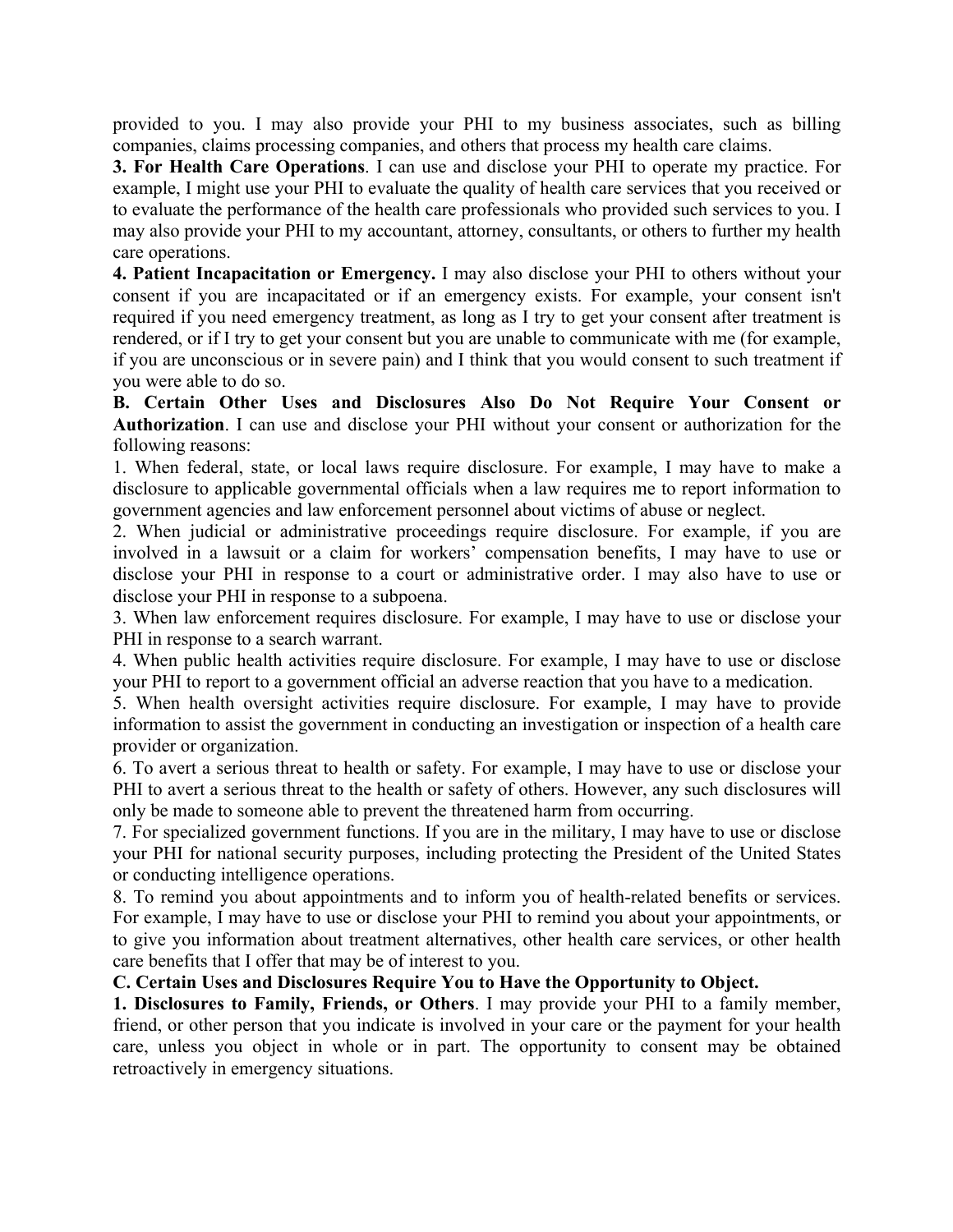**D. Other Uses and Disclosures Require Your Prior Written Authorization**. In any other situation not described in sections III A, B, and C above, I will need your written authorization before using or disclos-ing any of your PHI. If you choose to sign an authorization to disclose your PHI, you can later revoke such authorization in writing to stop any future uses and disclosures (to the extent that I haven't taken any action in reliance on such authorization) of your PHI by me.

### **IV. WHAT RIGHTS YOU HAVE REGARDING YOUR PHI**

You have the following rights with respect to your PHI:

**A**. **The Right to Request Restrictions on My Uses and Disclosures**. You have the right to request restrictions or limitations on my uses or disclosures of your PHI to carry out my treatment, payment, or health care operations. You also have the right to request that I restrict or limit disclosures of your PHI to family members or friends or others involved in your care or who are financially responsible for your care. Please submit such requests to me in writing. I will consider your requests, but I am not legally required to accept them. If I do accept your requests, I will put them in writing and I will abide by them, except in emergency situations. However, be advised, that you may not limit the uses and disclosures that I am legal-ly required to make.

**B. The Right to Choose How I Send PHI to You**. You have the right to request that I send confidential information to you to at an alternate address (for example, sending information to your work address rather than your home address) or by alternate means (for example, e-mail instead of regular mail). I must agree to your request so long as it is reasonable and you specify how or where you wish to be contacted, and, when appropriate, you provide me with information as to how payment for such alternate communications will be handled. I may not require an explanation from you as to the basis of your request as a condition of providing communications on a confidential basis.

**C. The Right to Inspect and Receive a Copy of Your PHI.** In most cases, you have the right to inspect and receive a copy of the PHI that I that I have on you, but you must make the request to inspect and receive a copy of such information in writing. If I don't have your PHI but I know who does, I will tell you how to get it. I will respond to your request within 30 days of receiving your written request. In certain situations, I may deny your request. If I do, I will tell you, in writing, my reasons for the denial and explain your right to have my denial reviewed.

If you request copies of your PHI, I will charge you not more than \$.25 for each page. Instead of providing the PHI you requested, I may provide you with a summary or explanation of the PHI as long as you agree to that and to the cost in advance.

**D. The Right to Receive a List of the Disclosures I Have Made.** You have the right to receive a list of instances, i.e., an Accounting of Disclosures, in which I have disclosed your PHI. The list will not include disclosures made for my treatment, payment, or health care operations; disclosures made to you; disclosures you authorized; disclosures incident to a use or disclosure permitted or required by the federal privacy rule; disclosures made for national security or intelligence; disclosures made to correctional institutions or law enforcement personnel; or, disclosures made before April 14, 2003.

I will respond to your request for an Accounting of Disclosures within 60 days of receiving such request. The list I will give you will include disclosures made in the last six years unless you request a shorter time. The list will include the date the disclosure was made, to whom the PHI was disclosed (including their address, if known), a description of the information disclosed, and the reason for the disclosure. I will provide the list to you at no charge, but if you make more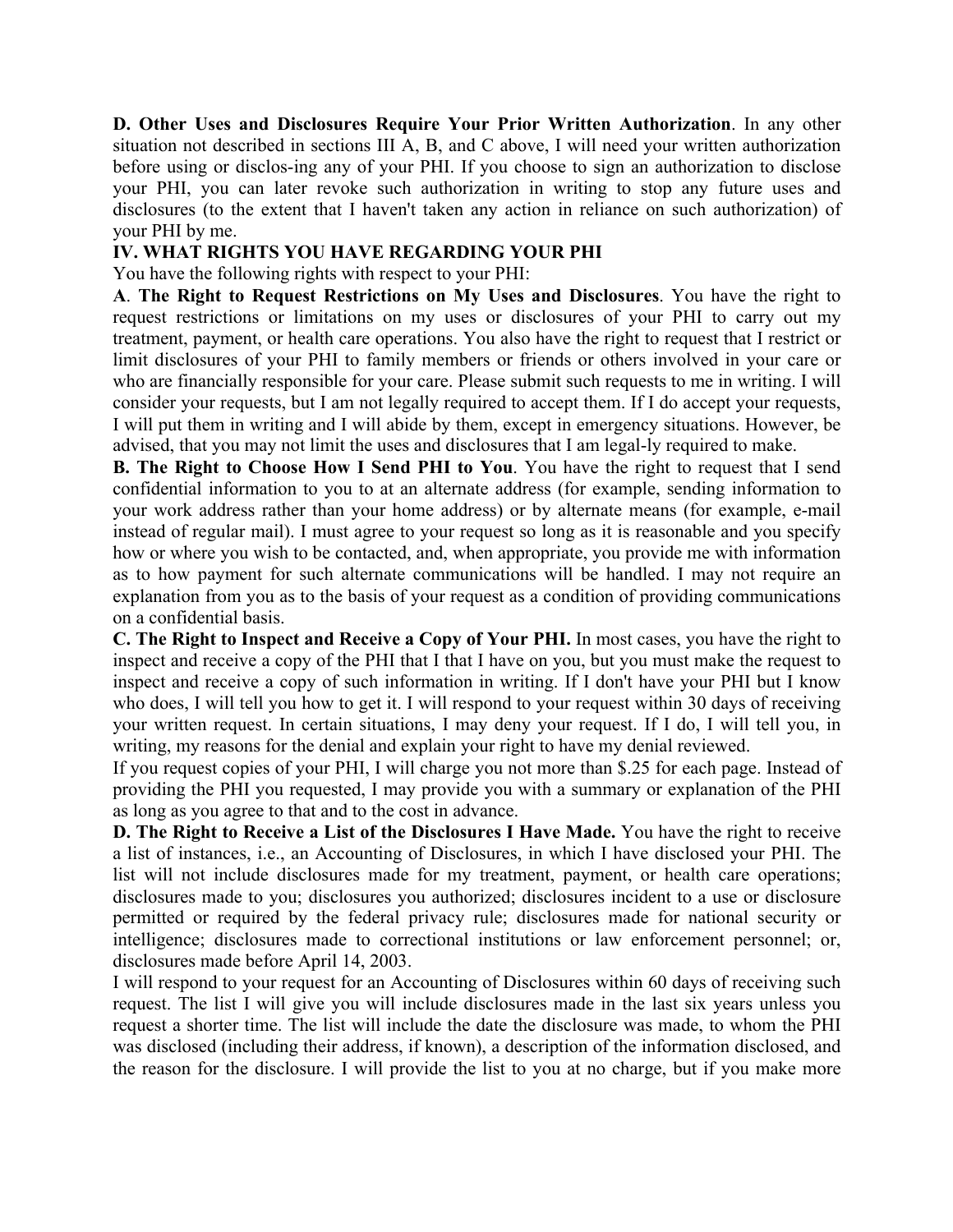than one request in the same year, I may charge you a reasonable, cost-based fee for each additional request.

**E. The Right to Amend Your PHI.** If you believe that there is a mistake in your PHI or that a piece of important information is missing, you have the right to request that I correct the existing information or add the missing information. You must provide the request and your reason for the request in writing. I will respond within 60 days of receiving your request to correct or update your PHI. I may deny your request in writing if the PHI is (i) correct and complete, (ii) not created by me, (iii) not allowed to be disclosed, or (iv) not part of my records. My written denial will state the reasons for the denial and explain your right to file a written statement of disagreement with the denial. If you don't file one, you have the right to request that your request and my denial be attached to all future disclosures of your PHI. If I approve your request, I will make the change to your PHI, tell you that I have done it, and tell others that need to know about the change to your PHI.

**F. The Right to Receive a Paper Copy of this Notice**. You have the right to receive a paper copy of this notice even if you have agreed to receive it via e-mail.

#### **V. HOW TO COMPLAIN ABOUT OUR PRIVACY PRACTICES**

If you think that I may have violated your privacy rights, or you disagree with a decision I made about access to your PHI, you may file a complaint with the person listed in Section Vl below. You also may send a written complaint to the Secretary of the Department of Health and Human Services at 200 Independence Avenue S.W., Washington, D.C. 20201. I will take no retaliatory action against you if you file a complaint about my privacy practices.

# **VI. PERSON TO CONTACT FOR INFORMATION ABOUT THIS NOTICE OR TO COMPLAIN ABOUT MY PRIVACY PRACTICES**

If you have any questions about this notice or any complaints about my privacy practices, or would like to know how to file a complaint with the Secretary of the Department of Health and Human Services, please contact me at:  $\mathcal{L}_\text{max}$  and  $\mathcal{L}_\text{max}$  and  $\mathcal{L}_\text{max}$  and  $\mathcal{L}_\text{max}$  and  $\mathcal{L}_\text{max}$  and  $\mathcal{L}_\text{max}$ 

#### **VlI. EFFECTIVE DATE OF THIS NOTICE**

This notice went into effect on April 14, 2003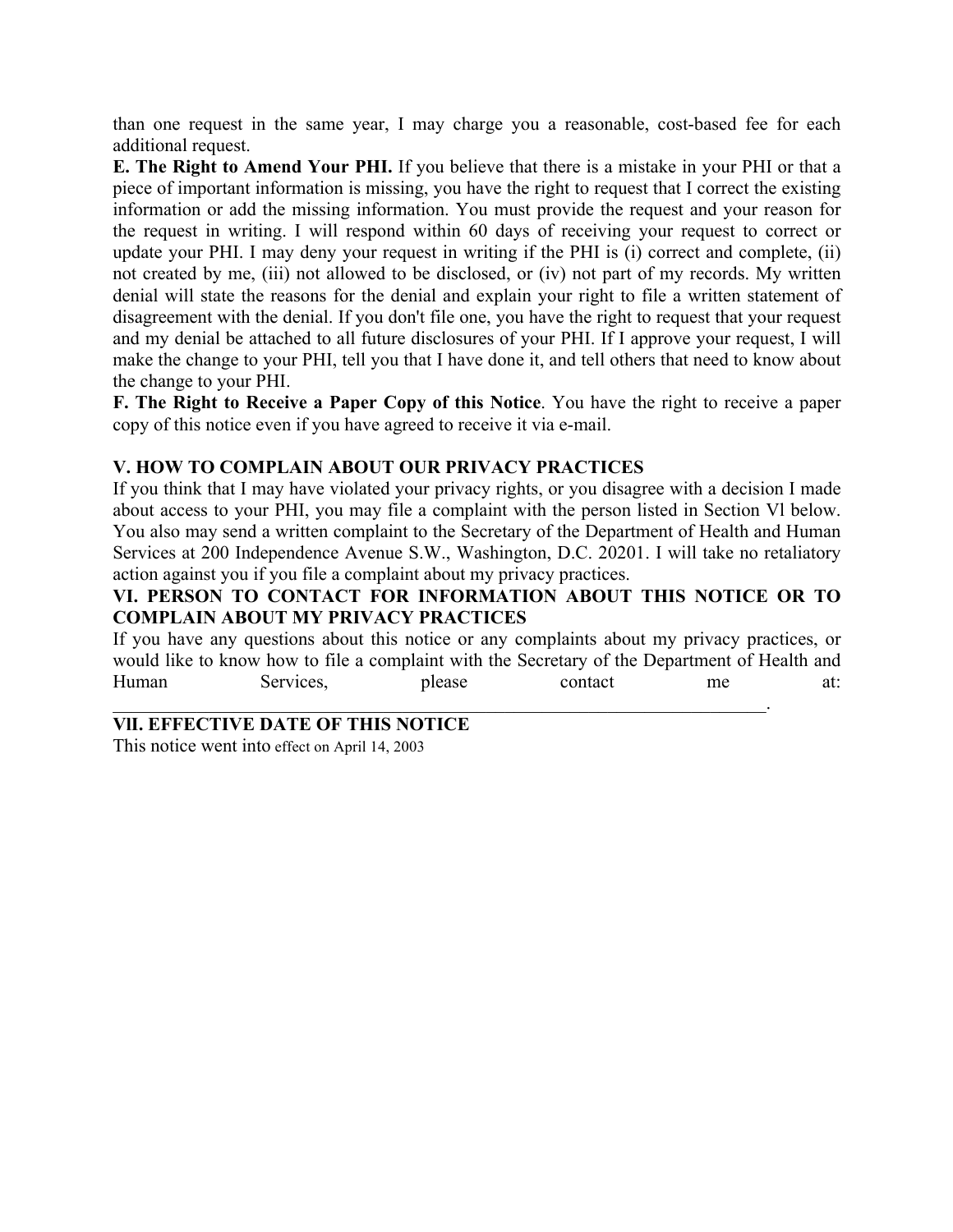# **Franci Smith, M.S., MFT, LPCC Licensed Marriage and Family Therapist Licensed Professional Clinical Counselor (925) 588-3070**

# **ACKNOWLEDGEMENT OF RECEIPT OF NOTICE OF PRIVACY PRACTICES**

By signing this form, you acknowledge receipt of the *Notice of Privacy Practices* that I have given to you. My *Notice of Privacy Practices* provides information about how I may use and disclose your protected health information. I encourage you to read it in full. My *Notice of Privacy Practices* is subject to change. If I change my notice, you may obtain a copy of the revised notice from me by contacting me at:

*1210 Central Blvd., Suite 107 Brentwood, CA 94513 925-588-3070 Email: franci.smith@therapyemail.com* 

If you have any questions about my *Notice of Privacy Practices,* please contact me at the phone number or email address listed above.

I acknowledge receipt of the *Notice of Privacy Practices* of Franci Smith, MFT.

Signature:

Date:

*(patient/parent/conservator/guardian- please circle one)*

# **INABILITY TO OBTAIN ACKNOWLEDGEMENT OF RECEIPT OF NOTICE OF PRIVACY PRACTICES**

I made good faith attempts to obtain my patients acknowledgement of his or her receipt of my Notice of Privacy Practices, including

However, because of

I was unable to obtain my patient's acknowledgement.

Signature of Provider \_\_\_\_\_\_\_\_\_\_\_\_\_\_\_\_\_\_\_\_\_\_\_\_\_\_\_\_\_\_\_\_\_\_\_\_\_\_\_\_\_\_\_\_\_\_\_\_\_\_\_\_\_\_

Date \_\_\_\_\_\_\_\_\_\_\_\_\_\_\_\_\_\_\_\_\_\_\_\_\_